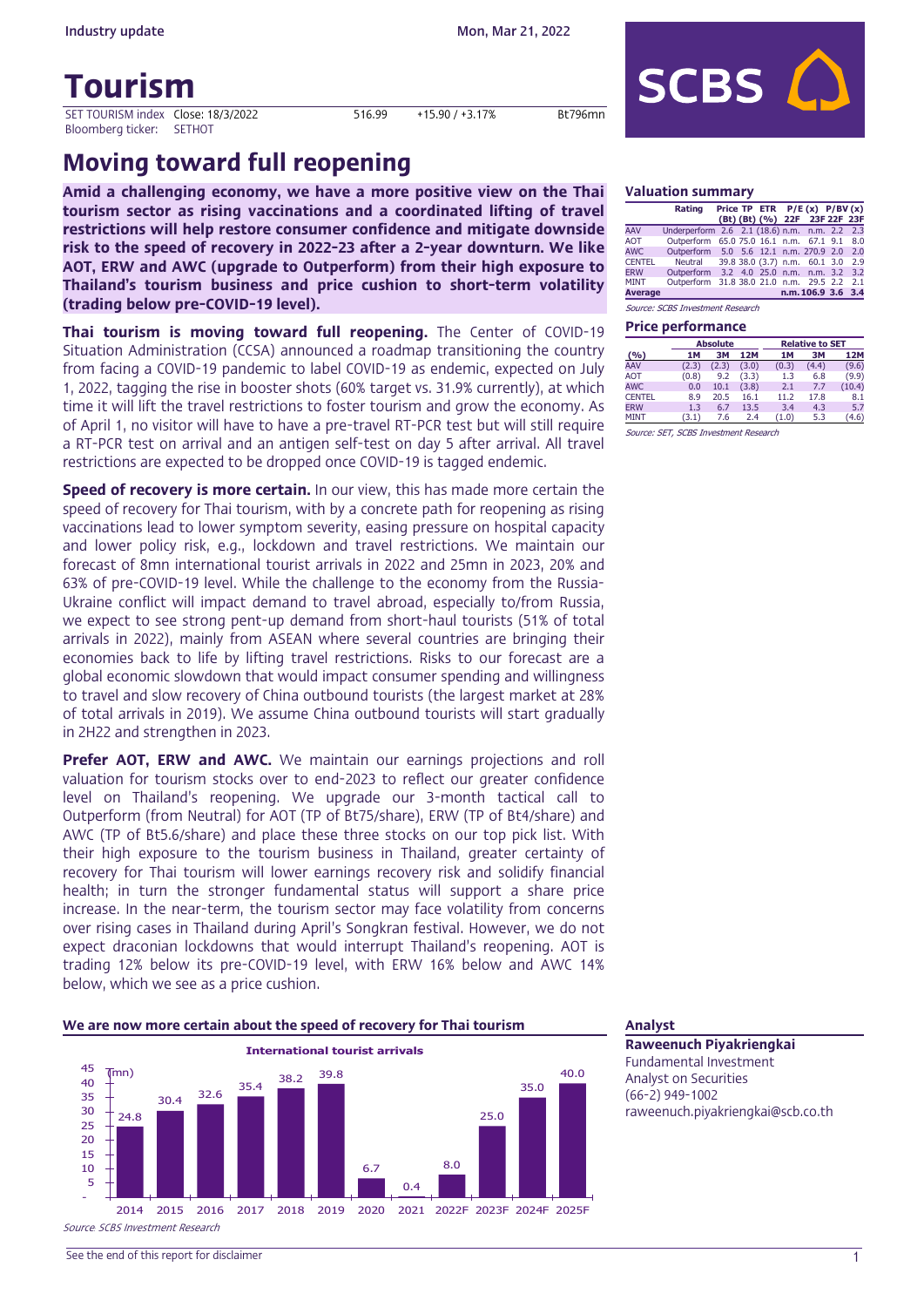

# Thai tourism is moving toward full reopening

Thailand has outlined a roadmap in which the COVID-19 pandemic transitions to endemic, expected on July 1, 2022; this tags the rise in booster vaccinations in the country (60% target vs. 31.9% as of March 18, 2022). It will also lift travel restrictions to allow tourism and the economy to grow. Starting on April 1, the requirement for pre-travel RT-PCR test will end for all visitors but they are still required to have a RT-PCR test on arrival and an antigen self-test on day 5 after arrival. All travel restrictions are expected to be dropped when COVID-19 is tagged endemic.

|  |  |  | Figure 1: Thailand's roadmap for reopening |
|--|--|--|--------------------------------------------|
|--|--|--|--------------------------------------------|

|                                      | <b>Combatting</b><br><b>March - April</b>                                                           | <b>Plateau</b><br><b>April - May</b>                                                       | <b>Declining</b><br>Late May - June                                       | Post pandemic<br><b>July 1, 2022 onward</b>                                                                         |
|--------------------------------------|-----------------------------------------------------------------------------------------------------|--------------------------------------------------------------------------------------------|---------------------------------------------------------------------------|---------------------------------------------------------------------------------------------------------------------|
| Healthcare conditions                |                                                                                                     |                                                                                            |                                                                           |                                                                                                                     |
| New cases                            | <b>Rising</b><br>25,840 (RT-PCR test, as of<br>March 19, 2022)                                      | Peak                                                                                       | <b>Declining</b>                                                          | Condition for transition<br>to an endemic<br>• New infected cases<br>$<$ 10,000 day<br>• Fatality rate<br>$< 0.1\%$ |
| Booster vaccination                  | > 45%<br>Current rate is 31.9% (as<br>of March 18, 2022)                                            | $> 50\%$                                                                                   | >60%                                                                      |                                                                                                                     |
| <b>Travel restrictions</b>           |                                                                                                     |                                                                                            |                                                                           |                                                                                                                     |
| Pre-travel RT-PCR test               | To end on April 1, 2022                                                                             | Not required                                                                               | Not required                                                              | Not required                                                                                                        |
| Quarantine                           | • Not required for fully<br>vaccinated visitors.<br>$\bullet$ 10 days for<br>unvaccinated visitors. | • Not required for fully<br>vaccinated visitors.<br>• 5 days for<br>unvaccinated visitors. | Not required                                                              | Not required                                                                                                        |
| Test upon arrival and<br>during stay | • RT-PCR test upon<br>arrival.<br>• Self-ATK test on Day 5                                          | • Professional ATK test<br>upon arrival<br>• Self-ATK test on Day 5                        | Professional ATK test upon<br>arrival for unvaccinated<br><b>visitors</b> | Not required                                                                                                        |
| Medical insurance                    | Minimum coverage at<br>US\$20,000                                                                   | Expected to be reduced                                                                     | Expected to be reduced                                                    | Expected to be reduced                                                                                              |

Source*:* Center of COVID-19 Situation Administration and SCBS Investment Research



### Figure 2: COVID-19 situation in Thailand Figure 3: Vaccination rollout in Thailand



Investment Research Data as of March 18, 2022  Source: Center for COVID-19 Situation Administration, Ourworldindata and SCBS Investment Research Data as of March 18, 2022

**Evidence in the UK.** Looking at the UK, where the proportion of vaccinated population is high at 77% for at least one dose, 72% for fully vaccinated and 56% for boosters, despite rising new infected cases, we are seeing a steady downturn in fatality rate and consequently the stringency index, as measured by Ourworldindata, which is a composite measure for economic activities based on response indicators such as school closures, workplace closures, and travel bans with 100 as the strictest. On March 18, 2022, the UK lifted all COVID-19 travel restrictions, including the passenger locator form for arrivals into UK and all tests including pre-travel test and a day 2 post arrival test for passengers who do not qualify as vaccinated.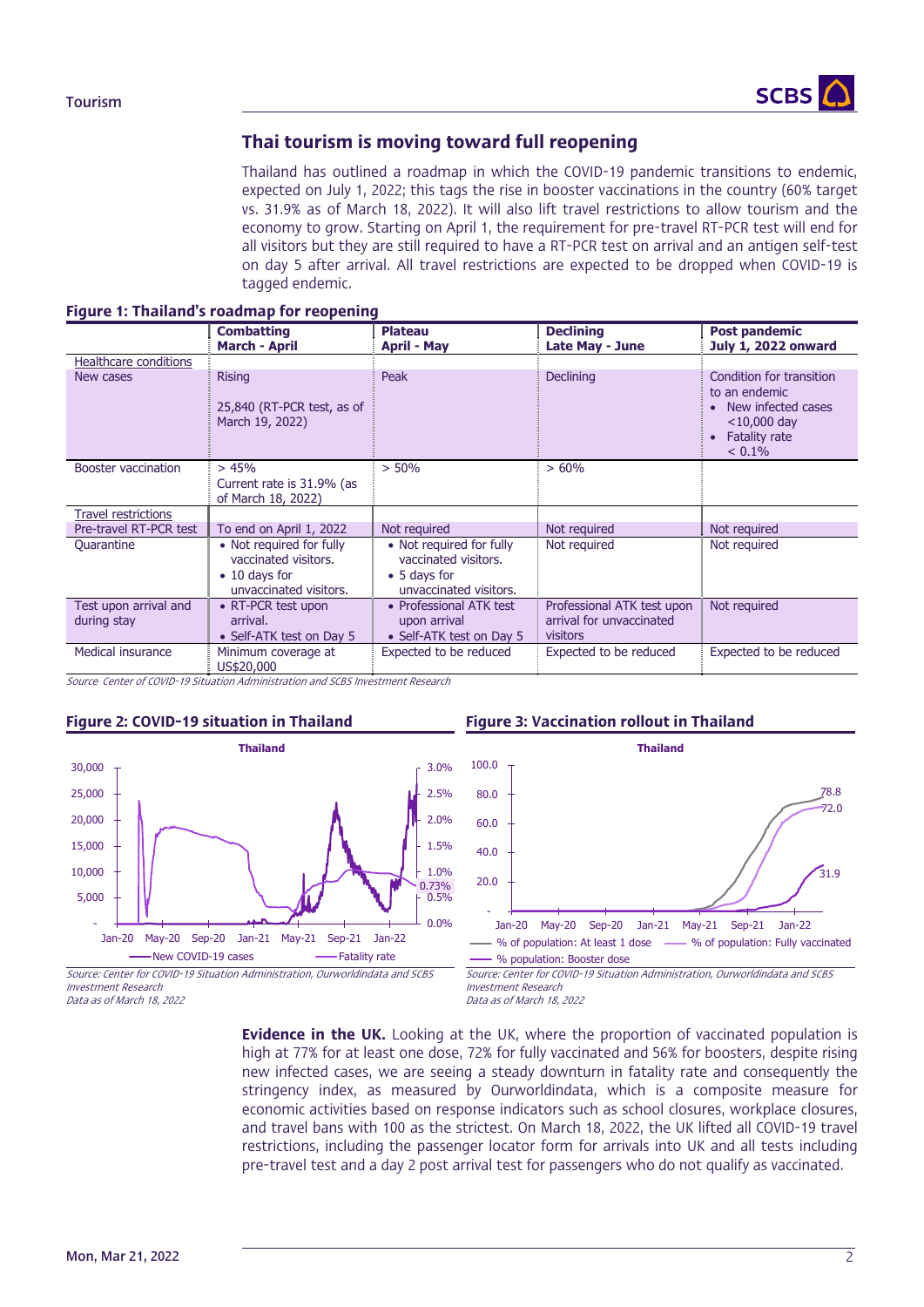



**Evidence in Maldives.** Maldives in a good example to what happens with travel restrictions are eliminated since its international tourists rose above pre-COVID-19 level in August 2021 when it brough tourism back to life by eliminating all travel restrictions (test and quarantine) for fully vaccinated visitors in April 2021.





Source*:* Ministry of Tourism, Republic of Maldives and SCBS Investment Research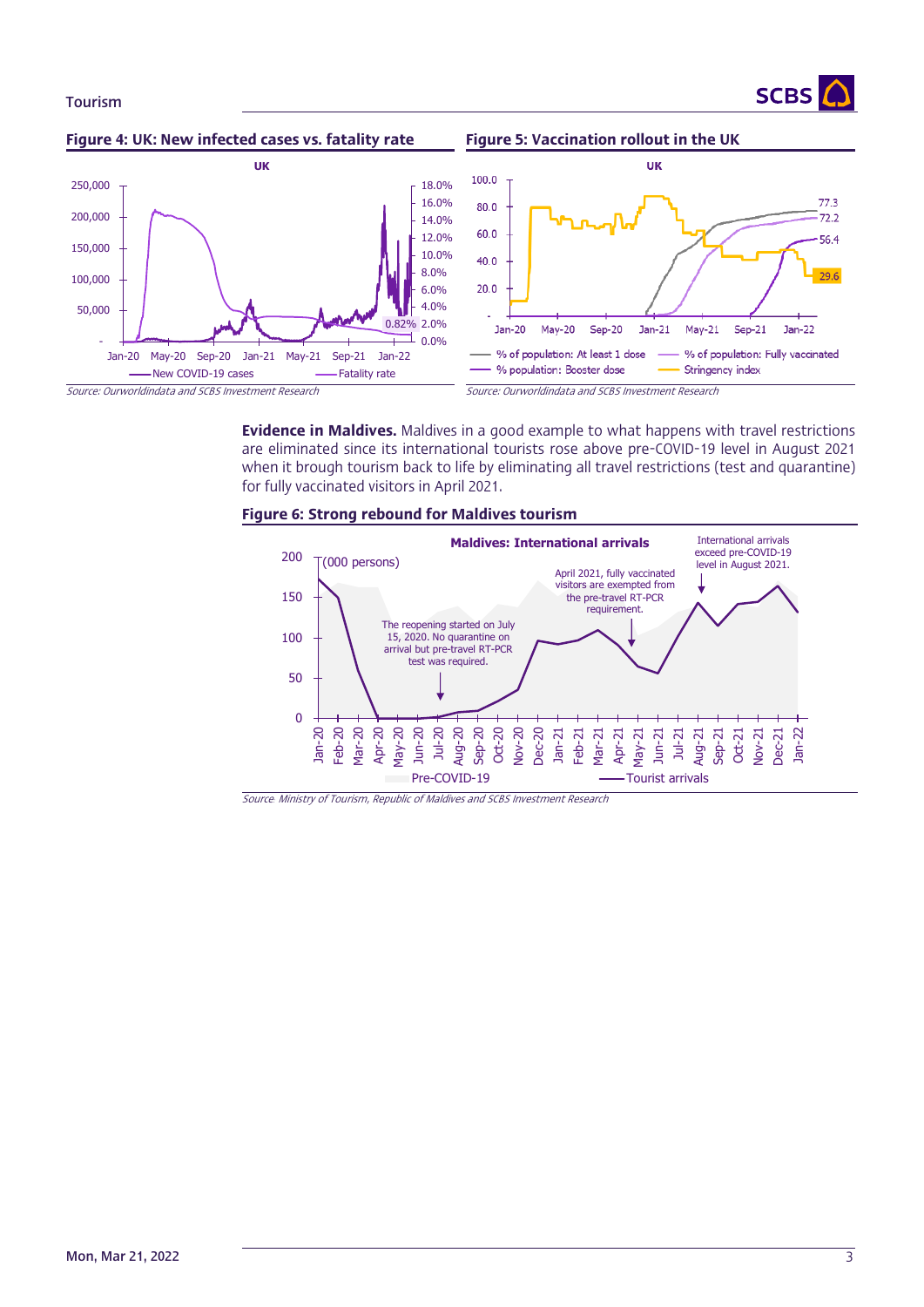

# Speed of Thai tourism recovery is now more quantifiable

In our view, we can now better quantify the speed of recovery for Thai tourism, backed by a concrete path for reopening, undergirded by rising vaccinations, lower symptom severity, easing pressure on hospital capacity and lower policy risk, e.g. lockdowns and travel restrictions, the major drag on Thai tourism for the past two years (2020-21). We maintain our forecast of rising international tourist arrivals from only 0.4mn in 2021 to 8mn in 2022 and 25mn in 2023, 20% and 63% of pre-COVID-19 level, respectively.

### Figure 7: Thai tourism is recovering Figure 8: Thai tourism forecast





**Russia impact on Thai tourism.** We see a possible interruption in travel demand from Russia, whose invasion of Ukraine has weakened the ruble/US\$ rate by  $\sim$ 30% YTD, similar to 2014-16 when Russia faced a financial crisis with a weakened currency that resulted in fewer tourists from Russia. However, we expect a limited impact on Thai tourism as tourists from Russia accounted for just 4% of Thailand's total international arrivals in 2019 (1.4mn), rising to 7% in 2021 (30,759 arrivals).



Source*:* Ministry of Tourism and Sports and SCBS Investment Research Source*:* Bloomberg Finance L.P. and SCBS Investment Research

# Figure 9: Tourists from Russia Figure 10: Growth of tourists from Russia has a positive correlation with currency movement



More tourists from short-haul market. After two years of a downturn for Thai tourism (2020-21) after Thailand closed its borders, we expect to see strong pent-up demand from short-haul tourists, mainly from ASEAN, where several countries are also lifting their travel restrictions. We forecast an increase in tourists from short-haul markets from 60,385 arrivals in 2021 to ~4.0mn arrivals in 2022, accounting for 51% of total international tourist arrivals in 2022 (up from 14% in 2021).

**Risk.** Key risks to our forecast are a global economic slowdown that would hurt consumer spending and willingness to travel and slow recovery of China outbound tourists (the largest market for Thai tourism with 11mn arrivals or 28% of total arrivals in 2019). Tourists from China came to only 13,043 in 2021 due to China's zero-COVID policy. In our forecast, we assume China outbound will gradually return in 2H22 (with ~300K arrivals or 4% of total international tourist arrivals in 2022) with strong flow in 2023 (at ~5mn arrivals or 20% of total international tourist arrivals in 2022).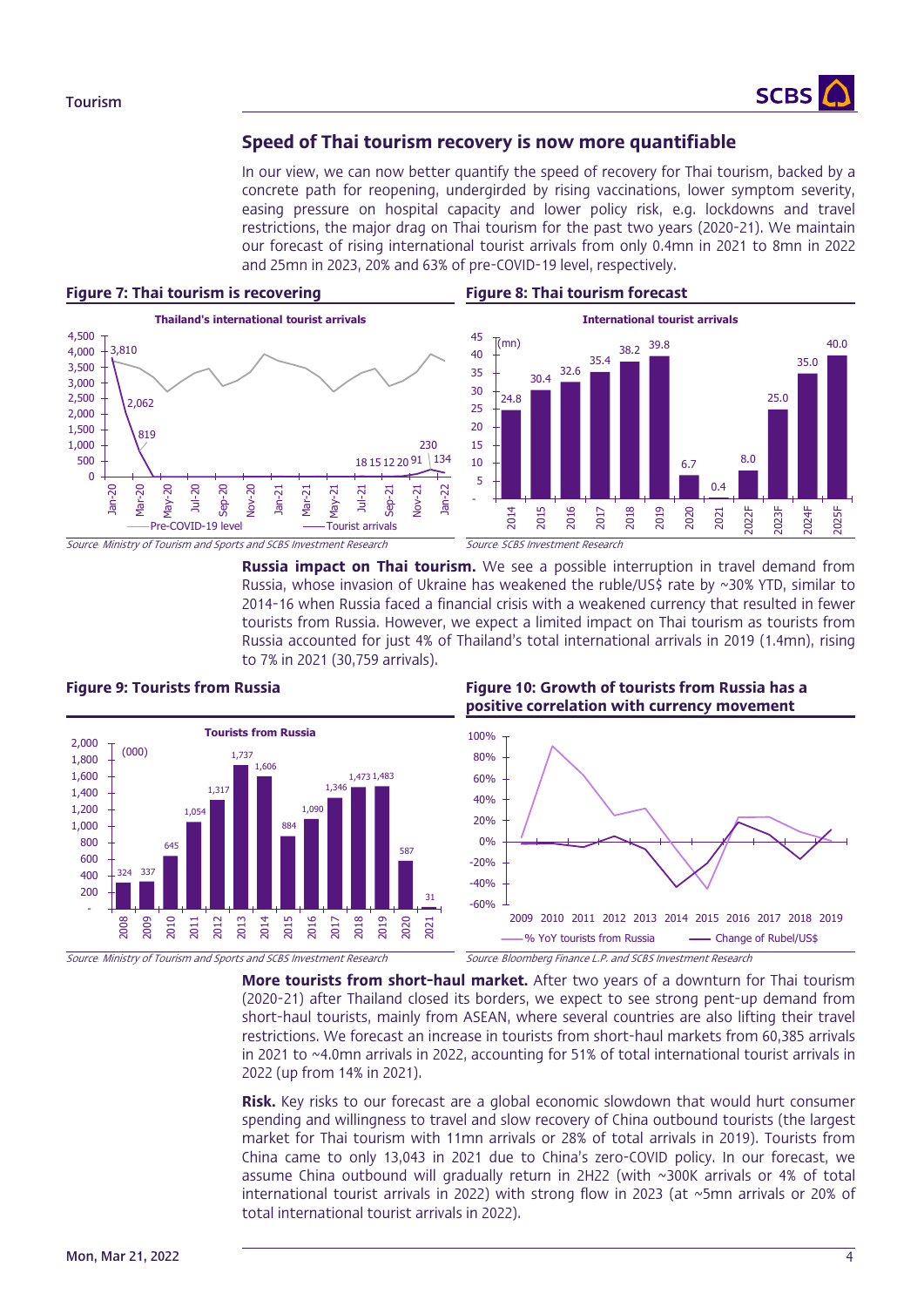

**SCBS** 



**International tourist arrivals**

28% 19%  $2^{10}$ 20% 41% 37% 14% 51% 49% 31% 44% 83% 45% 31% 0% 10% 20% 30% 40% 50% 60% 70% 80% 90% 100% 2019 2020 2021 2022F 2023F **International tourist arrivals** Long-haul Short-haul ■ China

Source*: Ministry of Tourism and Sports and SCBS Investment Research* Source: *SCBS Investment Research* 

|                              | Figure 13: Update on lifting of travel restrictions by other countries                                                                                                                |                                                                                                                                                          |                                                     |                                                                                                                                                                                                              |                                                                                                                                                                                             |                                                      |  |  |  |  |  |  |  |
|------------------------------|---------------------------------------------------------------------------------------------------------------------------------------------------------------------------------------|----------------------------------------------------------------------------------------------------------------------------------------------------------|-----------------------------------------------------|--------------------------------------------------------------------------------------------------------------------------------------------------------------------------------------------------------------|---------------------------------------------------------------------------------------------------------------------------------------------------------------------------------------------|------------------------------------------------------|--|--|--|--|--|--|--|
|                              | <b>COVID-19 test</b><br>before departure                                                                                                                                              | COVID-19<br>test upon<br>arrival                                                                                                                         | <b>COVID-19</b><br>test during<br>travel            | Quarantine                                                                                                                                                                                                   | <b>Effective date</b>                                                                                                                                                                       | % of Thailand's<br>int'l tourist<br>arrivals in 2019 |  |  |  |  |  |  |  |
| <b>Malaysia</b>              | <b>Travelers must</b><br>undergo a RT-PCR<br>test two days before<br>departure.                                                                                                       | <b>Travelers</b><br>must undergo<br>a rapid test<br>(ATK) upon<br>arrival.                                                                               | Not required.                                       | Not required for<br>fully vaccinated<br>visitors.                                                                                                                                                            | April 1, 2022                                                                                                                                                                               | 11%<br>$(\sim 4.2$ mn arrivals)                      |  |  |  |  |  |  |  |
| <b>India</b>                 | Not required for fully<br>vaccinated people<br>from 82 approved<br>countries.<br>Unvaccinated<br>arrivals must still<br>provide a negative<br>COVID-19 test taken<br>within 72 hours. | Not required.<br>However, 2%<br>of all<br>passengers<br>on the flight<br>underwent<br>random post-<br>arrival testing<br>at the airport<br>upon arrival. | Not required<br>for fully<br>vaccinated<br>visitors | Not required for<br>fully vaccinated<br>visitors                                                                                                                                                             | February 14, 2022<br>On March 27, 2022,<br>India will return to<br>its pre-pandemic<br>schedule of<br>international flights<br>by ending air<br>bubbles and lifting<br>flight restrictions. | 5%<br>$(\sim 2.0$ mn arrivals)                       |  |  |  |  |  |  |  |
| <b>South</b><br><b>Korea</b> | <b>Negative RT-PCR</b><br>test 48 hours before<br>departure.                                                                                                                          | Not required.                                                                                                                                            | Not required                                        | Not required for<br>fully vaccinated<br>visitors.<br>This does not<br>apply to vaccinated<br>visitors from<br>Pakistan,<br>Uzbekistan,<br>Ukraine, and<br>Myanmar, who<br>must quarantine<br>for seven days. | April 1, 2022                                                                                                                                                                               | 5%<br>$(\sim1.9$ mn arrivals)                        |  |  |  |  |  |  |  |
| <b>Laos PDR</b>              | <b>Negative RT-PCR</b><br>test taken 72 hours<br>before departure.                                                                                                                    | Required                                                                                                                                                 | Not required.                                       | Fully vaccinated<br>visitors from 17<br>countries<br>(including<br>Thailand) on pre-<br>booked tours will<br>be able to enter<br>selected areas.                                                             | Currently Phase 1:<br>Jan - Mar 2022                                                                                                                                                        | 5%<br>$(\sim1.8$ mn arrivals)                        |  |  |  |  |  |  |  |
| <b>Vietnam</b>               | <b>Negative RT-PCR</b><br>taken 72 hours<br>before entering<br>Vietnam or a<br>professional rapid<br>antigen test 24<br>hours before<br>entering Vietnam.                             | Not required                                                                                                                                             | Not required                                        | Not required for<br>fully vaccinated<br>visitors                                                                                                                                                             | March 15, 2022                                                                                                                                                                              | 3%<br>$(\sim1.0$ mn arrivals)                        |  |  |  |  |  |  |  |
| <b>Indonesia</b><br>(Bali)   | <b>Negative RT-PCR</b><br>test taken 48 hours<br>before departure.                                                                                                                    | Required                                                                                                                                                 | RT-PCR test at<br>day <sub>3</sub>                  | Not required for<br>fully vaccinated<br>visitors.                                                                                                                                                            | March 7, 2022                                                                                                                                                                               | 2%<br>$(\sim 700K$ arrivals)                         |  |  |  |  |  |  |  |

Source: SCBS Investment Research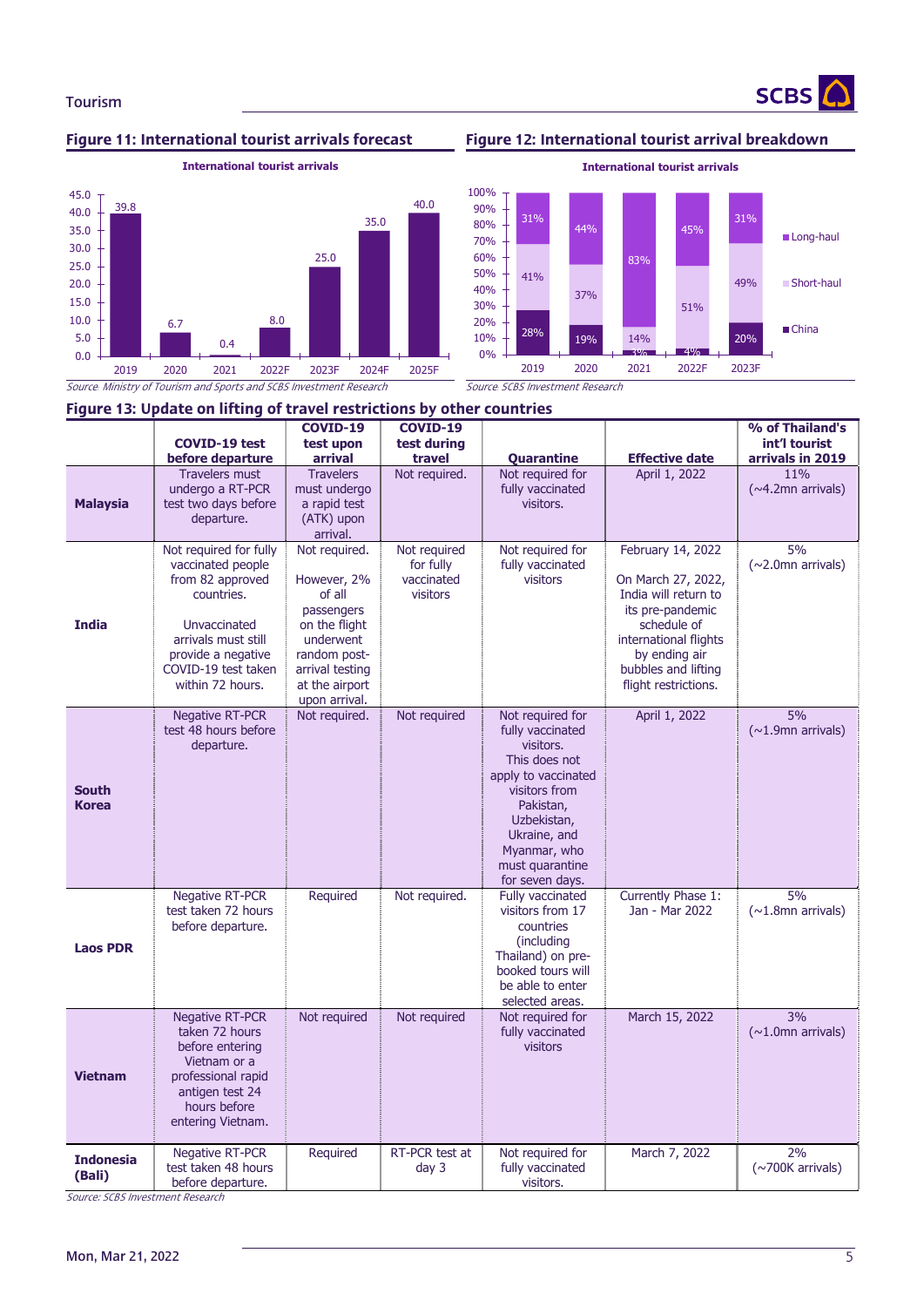

# AOT, ERW and AWC are our top picks

AOT, ERW and AWC are our top picks in the tourism sector given their high proportion of revenue from the tourism business in Thailand: AOT at 100%, ERW at 95% and AWC at 66%. We believe the greater certainty on the speed of recovery for Thai tourism lowers the earnings recovery risk and thus bolsters improvement in financial health. We expect the stronger fundamental stance to support a share price increase. In the near-term, the tourism sector may face volatility from concerns over rising cases in Thailand during April's Songkran festival. However, we do not expect draconian lockdowns to interrupt Thailand's reopening roadmap. AOT, ERW and AWC are trading below their pre-COVID-19 level, AOT by 12%, ERW by 16% and AWC by 14%, which we see as offering a price cushion for short-term volatility.





Revenue breakdown is based on pre-COVID-19 data. Other businesses include retail (ERW, AWC, MINT), office (AWC) and food (MINT, CENTEL)

> Roll valuation to end-2023. We maintain our earnings projection but roll valuation for tourism stocks to end-2023 to reflect our higher confidence level on Thailand's reopening. We upgrade our 3-month tactical call for AOT, ERW and AWC to Outperform (from Neutral). We maintain Outperform on MINT, Neutral on CENTEL and Underperform on AAV.

### Figure 16: Recommendations, TPs and investment theme summary

|                          | 3-month                        |                                                                                                                                |                                                                                                                                                                                                                                                                                                                                                                                                   |
|--------------------------|--------------------------------|--------------------------------------------------------------------------------------------------------------------------------|---------------------------------------------------------------------------------------------------------------------------------------------------------------------------------------------------------------------------------------------------------------------------------------------------------------------------------------------------------------------------------------------------|
| <b>Stock</b>             | tactical call                  | <b>End-2023 TP</b>                                                                                                             | <b>Investment theme</b>                                                                                                                                                                                                                                                                                                                                                                           |
| <b>AOT</b><br>(Top pick) | Outperform<br>(from Neutral)   | Bt75/share, based on DCF<br>methodology with WACC at<br>6% and LT growth of 1.5%<br>(up from end-2022 TP<br>of Bt65/share)     | AOT is a proxy for Thai tourism. We expect benefit from operational leverage<br>(high fixed cost) when tourist flow returns. We expect a lower loss of Bt10bn in<br>FY2022 with a return to core profit at Bt13.8bn in FY2023. AOT is trading 12%<br>below its pre-COVID-19 level.                                                                                                                |
| <b>ERW</b><br>(Top pick) | Outperform<br>(from Neutral)   | Bt4/share, based on 13x<br>EV/EBITDA<br>(up from end-2022 TP<br>of Bt3/share)                                                  | We expect ERW's earnings to improve as its core loss will be reduced to Bt1.1bn<br>in 2022 (from Bt2.0bn in 2021). Interest-bearing debt to equity will peak in 2022<br>and then be brought down by better earnings and efforts to strengthen its<br>balance sheet by asset divestment. ERW is trading 16% below its pre-COVID-19<br>level.                                                       |
| <b>AWC</b><br>(Top pick) | Outperform<br>(from Neutral)   | Bt5.6/share, based on DCF<br>methodology with WACC at<br>5.4% and LT growth of 1.5%<br>(up from end-2022 TP<br>of Bt4.6/share) | We expect a core loss at AWC of Bt965mn in 2022, improving from the core loss<br>of Bt3.0bn in 2021, backed by stronger Thai tourism and better economic<br>activities that will benefit its commercial business. AWC is trading 14% below pre-<br>COVID-19 level.                                                                                                                                |
| <b>MINT</b>              | Outperform<br>(maintained)     | Bt38/share, based on SOTP<br>valuation<br>(up from end-2022 TP<br>of Bt35/share)                                               | We expect MINT's core loss to be reduced to Bt2.9bn in 2022 from the loss of<br>Bt9.3bn in 2021, boosted by the reopening in Europe. The Russia-Ukraine conflict<br>is important to monitor, but we expect the impact to be limited as its hotel<br>operations in Europe mainly rely on demand from the intra-Europe market. MINT<br>is trading 10% below pre-COVID-19 level.                     |
| <b>CENTEL</b>            | <b>Neutral</b><br>(maintained) | Bt38/share, based on SOTP<br>valuation<br>(up from end-2022 TP<br>of Bt32/share)                                               | Limited upside to our end-2023 TP. We expect CENTEL to report a core loss of<br>Bt556mn in 2022, improving from a Bt1.7bn loss in 2021. The positive of earnings<br>improvement is largely priced in as the share price has increased by 27% YTD,<br>trading at 59% above pre-COVID-19 level.                                                                                                     |
| AAV                      | Underperform<br>(maintained)   | Bt2.1/share, based on 20x PE<br>(up from end-2022 TP<br>of Bt1.9/share)                                                        | Unattractive risk/reward. Our concerns are its weak financial health compared to<br>other tourism plays and capability to pass through rising jet fuel cost. Our<br>sensitivity analysis suggests ~Bt500mn change in our 2022F for every US\$10/bbl<br>change in our 2022 average jet fuel assumption of US\$77/bbl (YTD average is<br>US\$105/bbl). AAV is trading 21% above pre-COVID-19 level. |

Source*:* SCBS Investment Research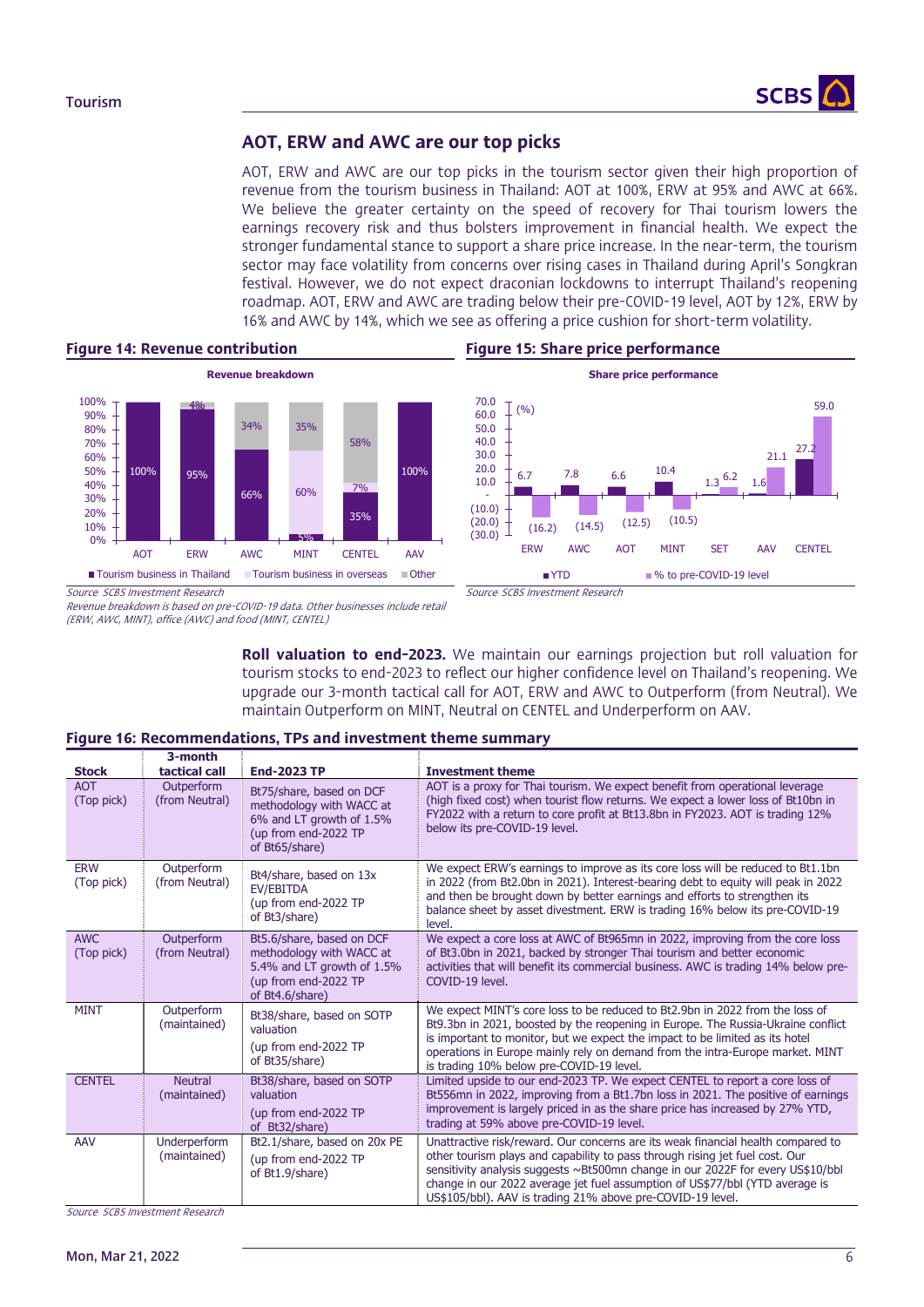

# Figure 17: AOT's earnings forecast Figure 18: AOT's int'l passenger assumption



**SCBS** 



# Figure 21: AWC's earnings forecast Figure 22: AWC's revenue forecast





### Figure 19: ERW's earnings forecast Figure 20: ERW's interest-bearing debt to equity



### 8,692 2,867 1,770 4,369 7,718 10,245 4,198 3,116 2,475 2,885 3,546 4,132 - 2,000 4,000 6,000 8,000 10,000 12,000 14,000 16,000 2019 2020 2021 2022F 2023F 2024F  $T(Bt \text{ mn})$ **AWC's revenues Hospitality** Commercial

Source*:* Company data and SCBS Investment Research Source*:* Company data and SCBS Investment Research

# Figure 23: MINT's earnings forecast Figure 24: MINT's interest-bearing-debt to equity



Mon, Mar 21, 2022 7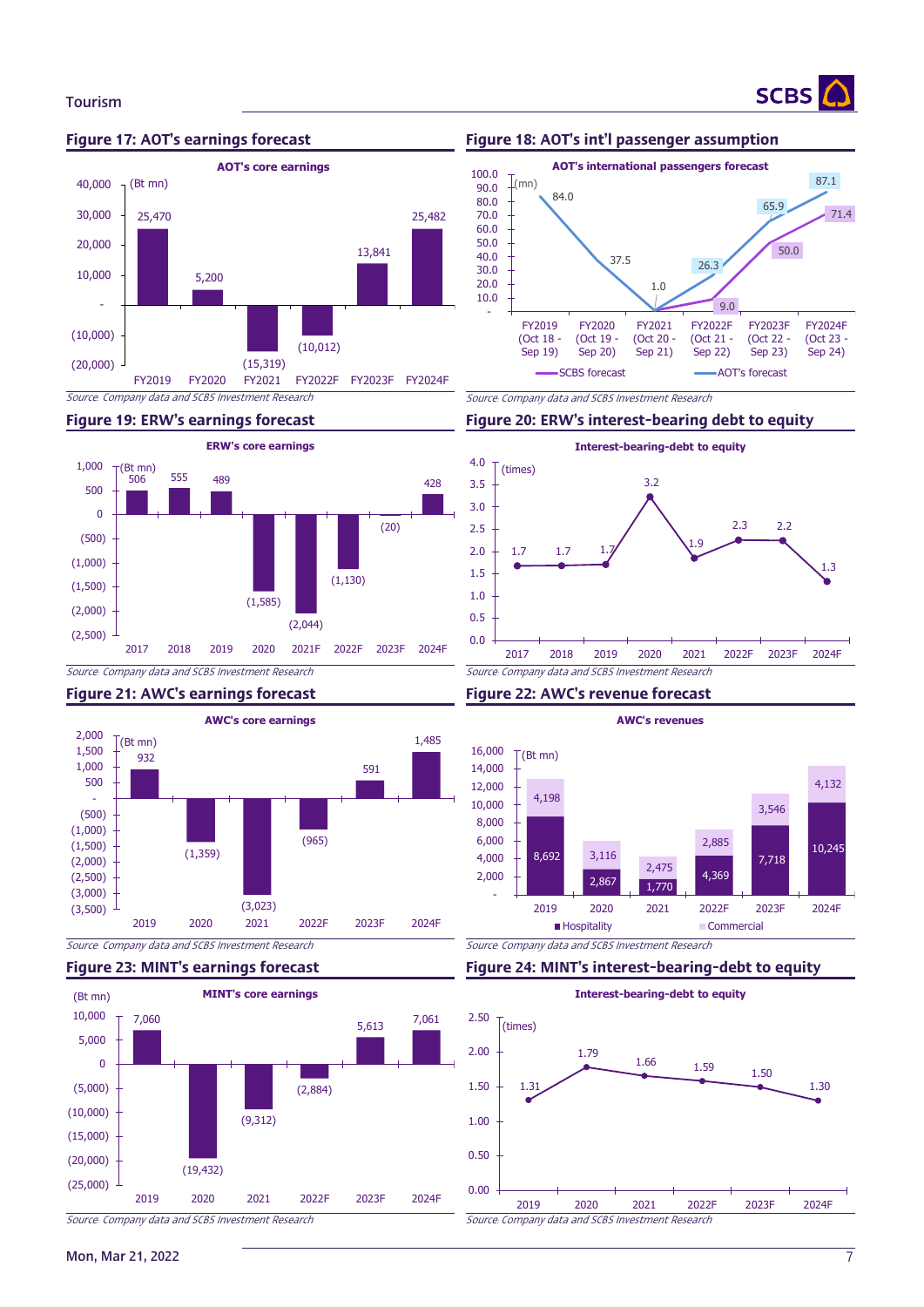

### Figure 25: CENTEL's earnings forecast Figure 26: CENTEL's revenue forecast



**SCBS** 



# Figure 27: AAV's earnings forecast Figure 28: Jet fuel price trend



### Figure 29: Valuation summary (Price as of Mar 18, 2022)

|                | Rating       |       |      | Price Target ETR $P/E(x)$                                    |  | EPS growth $(\%)$ P/BV $(x)$   |  |        | <b>ROE</b> (%)                                       |  | Div. Yield $(\%)$ EV/EBITDA $(x)$      |  |
|----------------|--------------|-------|------|--------------------------------------------------------------|--|--------------------------------|--|--------|------------------------------------------------------|--|----------------------------------------|--|
|                |              |       |      | (Bt/Sh) (Bt/Sh) (%) 21A 22F 23F                              |  | 21A 22F 23F 21A 22F 23F        |  | 21A    | 22F 23F                                              |  | 21A 22F 23F 21A 22F 23F                |  |
| <b>AAV</b>     | Underperform | 2.58  | 2.1  | $(18.6)$ n.m. n.m. n.m.                                      |  | 65.3 18.9 95.6 1.6 2.2 2.3     |  |        | $(26.8)$ $(22.9)$ $(1.1)$                            |  | $0.0$ $0.0$ $0.0$ $n.m.$ $44.8$ $12.7$ |  |
| <b>AOT</b>     | Outperform   | 65.00 | 75.0 | 16.1 n.m. n.m. $67.1$                                        |  | n.m. 34.6 n.m. 8.2 9.1 8.0     |  |        | $(11.9)$ $(9.3)$ 12.6                                |  | $0.0$ 0.0 0.7 n.m. n.m. 32.0           |  |
| <b>AWC</b>     | Outperform   | 5.00  |      | 5.6 12.1 n.m. n.m. 270.9 (122.4) 68.1 n.m. 2.0 2.0 2.0 (3.8) |  |                                |  |        | $(1.2)$ 0.8                                          |  | $0.2$ 0.0 0.1 n.m. 125.9 58.8          |  |
| <b>CENTEL</b>  | Neutral      | 39.75 | 38.0 | $(3.7)$ n.m. n.m. 60.1                                       |  | $(11.8)$ 67.9 n.m. 2.9 3.0 2.9 |  | (12.1) | $(3.1)$ 4.9                                          |  | 0.0 0.0 0.7 30.9 19.3 12.5             |  |
| <b>ERW</b>     | Outperform   | 3.20  | 4.0  | 25.0 n.m. n.m. n.m. 34.7 44.7 98.2 2.6 3.2 3.2               |  |                                |  |        | $(41.1)$ $(20.7)$ $(0.4)$ 0.0 0.0 0.0 n.m. n.m. 20.2 |  |                                        |  |
| <b>MINT</b>    | Outperform   | 31.75 | 38.0 | 21.0 n.m. n.m. 29.5                                          |  | 55.0 69.0 n.m. 2.1 2.2 2.1     |  | (12.0) | $(3.7)$ 7.3                                          |  | 0.0 0.0 1.4 18.0 12.3 8.4              |  |
| <b>Average</b> |              |       |      | n.m. n.m. 106.9                                              |  |                                |  |        | 4.2 50.6 96.9 3.2 3.6 3.4 (17.9) (10.2) 4.0          |  | 0.0 0.0 0.5 24.5 50.6 24.1             |  |

Source: SCBS Investment Research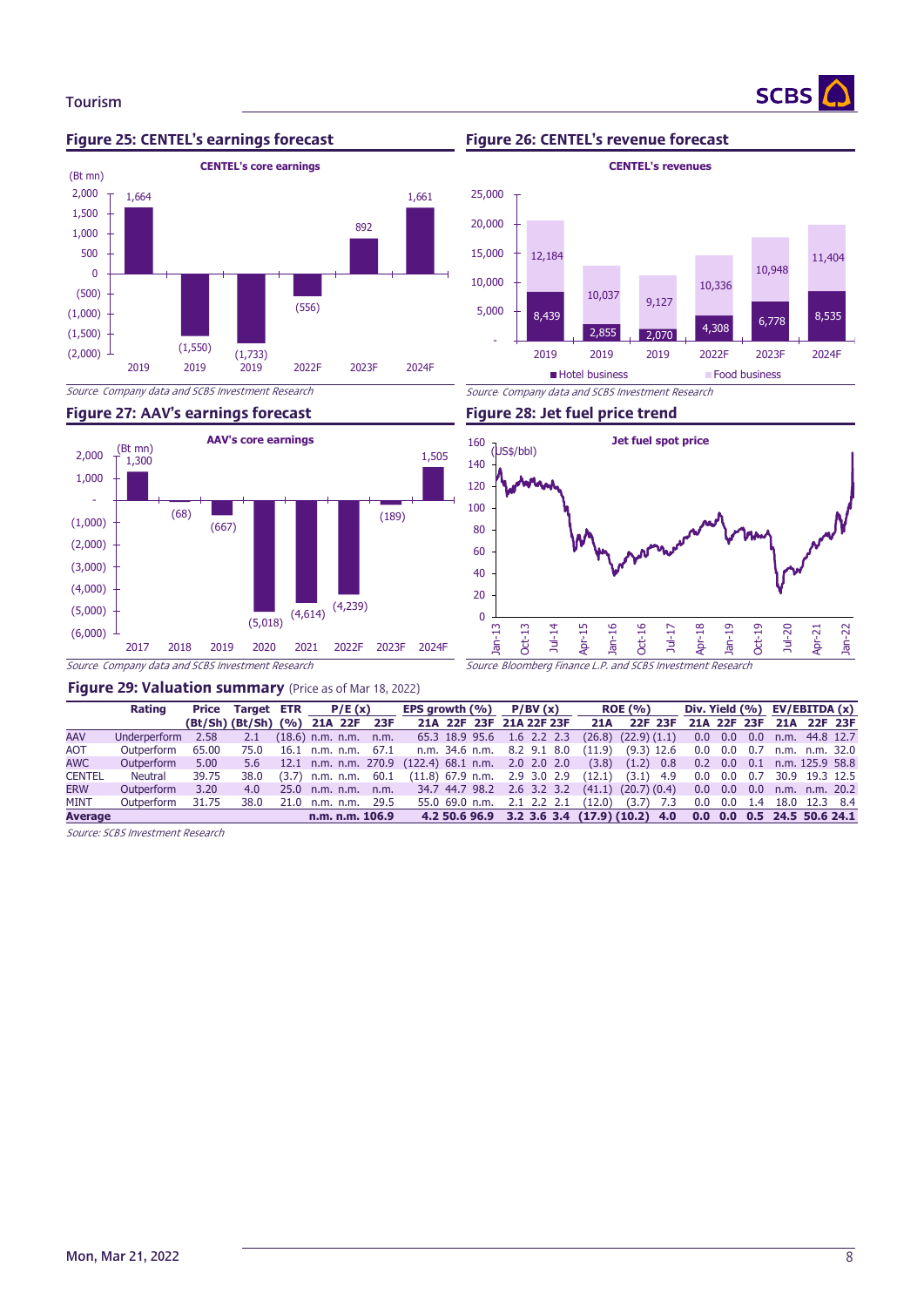

### **Disclaimer**

The information in this report has been obtained from sources believed to be reliable. However, its accuracy or completeness is not guaranteed. Any opinions expressed herein reflect our judgment at this date and are subject to change without notice. This report is for information only. It is not to be construed as an offer, or solicitation of an offer to sell or buy any securities. We accept no liability for any loss arising from the use of this document. We or our associates may have an interest in the companies mentioned therein.

SCB Securities Company Limited ("SCBS") is a wholly-owned subsidiary of The Siam Commercial Bank Public Company Limited ("SCB"). Any information related to SCB is for sector comparison purposes.

This document is prepared by SCB Securities Company Limited ("SCBS") which is wholly-owned by The Siam Commercial Bank Public Company Limited ("SCB"). SCB may be appointed to act as financial advisor in relation to transactions to be carried out by Thai Oil Company Limited. Any opinions, news, research, analyses, prices, statements, forecasts, projections and/or other information contained in this document (the "Information") is provided as general information purposes only and shall not be construed as individualized recommendation of an offer to buy or sell or the solicitation of an offer to buy or sell any securities. SCBS and/or its directors, officers and employees shall not be liable for any direct, indirect, incidental, special or consequential loss or damage, resulting from the use of or reliance on the Information, including without limitation to, damages for loss of profits. The investors shall use the Information in association with other information and opinion, including their own judgment in making investment decision. The Information is obtained from sources believed to be reliable, and SCBS cannot guarantee the accuracy, completeness and/or correctness of the Information.

This document is prepared by SCB Securities Company Limited ("SCBS") which is wholly-owned by The Siam Commercial Bank Public Company Limited ("SCB"). SCB has acted as Financial Advisor, Lead Arranger of Global Power Synergy Public Company Limited. Any opinions, news, research, analyses, prices, statements,<br>forecasts, projections and/or other information contained in this do construed as individualized recommendation of an offer to buy or sell or the solicitation of an offer to buy or sell any securities. SCBS and/or its directors, officers and employees shall not be liable for any direct, indirect, incidental, special or consequential loss or damage, resulting from the use of or reliance on the<br>Information, including without limitation to, damages for loss o including their own judgment in making investment decision. The Information is obtained from sources believed to be reliable, and SCBS cannot guarantee the accuracy, completeness and/or correctness of the Information.

This document is prepared by SCB Securities Company Limited ("SCBS") which is wholly-owned by The Siam Commercial Bank Public Company Limited ("SCB"). SCB Asset Management Company Limited ("SCBAM") which is wholly-owned by The Siam Commercial Bank Public Company Limited ("SCB"). SCB has acted as Financial Advisor of Digital Telecommunications Infrastructure Fund. SCBAM has acted as Fund Manager of Digital Telecommunications Infrastructure Fund. Any opinions, news, research, analyses, prices, statements, forecasts, projections and/or other information contained in this document (the "Information") is provided as general information purposes only, and shall not be construed as individualized recommendation of an offer to buy or sell or the solicitation of an offer to buy or sell any securities. SCBS and/or its directors, officers and employees shall not be liable for any direct, indirect, incidental, special or consequential loss or damage, resulting from the use of or reliance on the Information, including without limitation to, damages for loss of profits. The investors shall use the Information in association with the Information in association with other information and opinion, including their own judgment in making investment decision. The Information is obtained from sources believed to be reliable, and SCBS cannot guarantee the accuracy, completeness and/or correctness of the Information.

SCBS reserves the right to modify the Information from time to time without notice and in its sole discretion. This document is delivered to intended recipient(s) only and is not permitted to reproduce, retransmit, disseminate, sell, distribute, republish, circulate or commercially exploit the Information in any manner without the prior written consent of SCBS.

Futures and Options trading carry a high level of risk with the potential for substantial losses, and are not suitable for all persons. Before deciding to trade Futures and Options, you should carefully consider your financial position, investment objectives, level of experience, and risk appetite if Futures and Options trading are appropriate. The possibility exists that you could sustain a loss of some or all of your initial investment. You should be aware of all the risks associated with Futures and Options trading, and you are advised to rely on your own judgment while making investment decision and/or should seek advice from professional investment advisor if you have any doubts.

This document is delivered to intended recipient(s) only and is not permitted to reproduce, retransmit, disseminate, sell, distribute, republish, circulate or commercially exploit the Information in any manner without the prior written consent of SCBS.

Copyright©2012 SCB Securities Company Limited. All rights reserved.